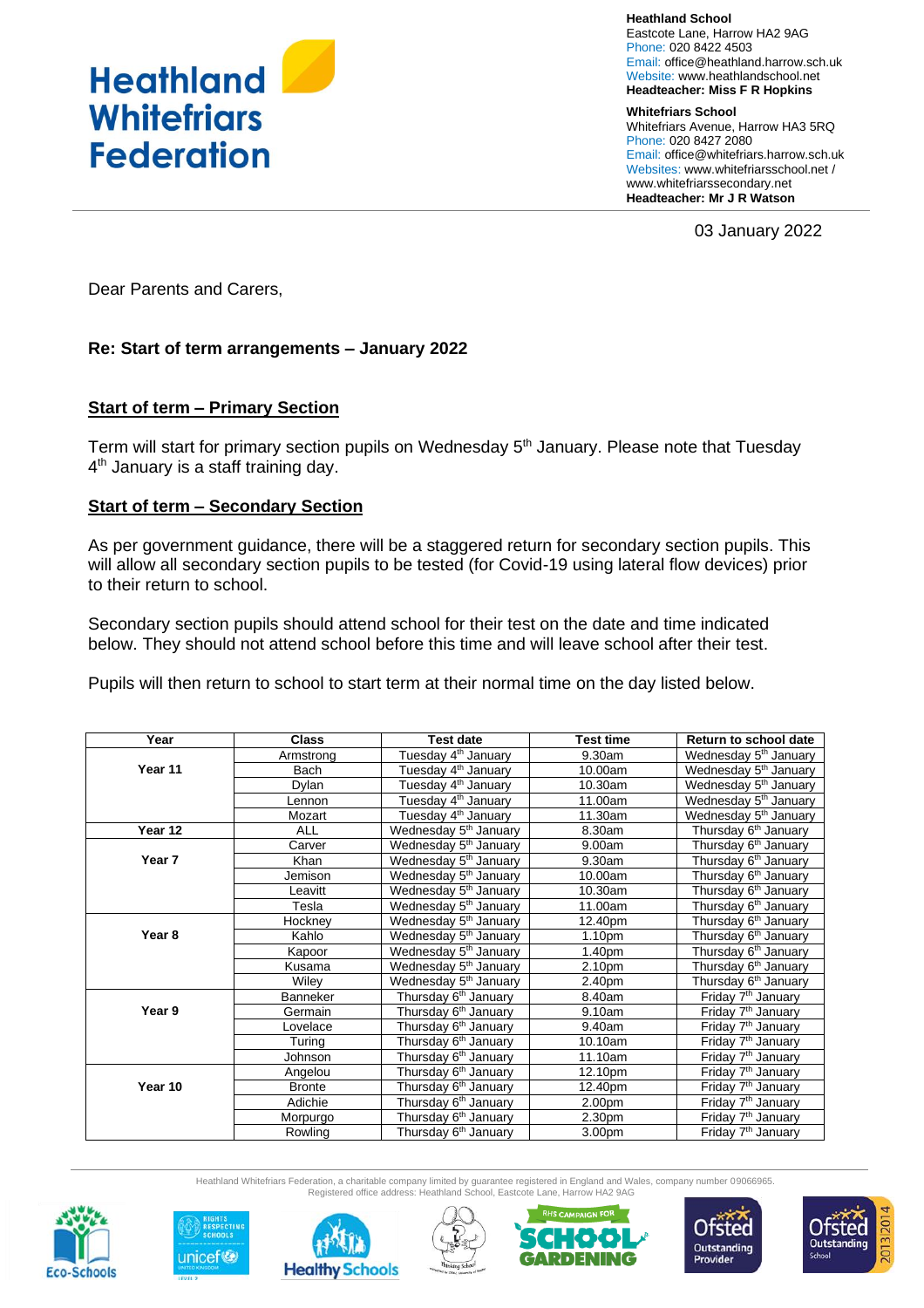# **Year 11 Parents' Evening**

Year 11 Parents' Evening is taking place online on Wednesday 5<sup>th</sup> January. Year 11 parents and carers have received separate communication regarding this.

# **Coronavirus scenarios**

Please see below the actions required in relation to various coronavirus scenarios. These have been updated in light of new guidance received from the Department for Education (received 2<sup>nd</sup> January).

| Scenario:                                   | <b>Action Required:</b>                                        |  |  |
|---------------------------------------------|----------------------------------------------------------------|--|--|
| My child has one or more coronavirus        | Your child must not attend school.                             |  |  |
| symptoms. These are a high                  | Your child must self-isolate, and you must book your child a   |  |  |
| temperature, a new persistent cough and     | coronavirus test (PCR test).                                   |  |  |
| a loss or change to sense of smell or       | Inform the school of the pupil absence.                        |  |  |
| taste                                       | Your child can return to school and the self-isolation can     |  |  |
|                                             | end if the result is negative.                                 |  |  |
| My child has tested positive for            | Your child must not attend school.                             |  |  |
| coronavirus on a PCR test                   | Provide a copy of the positive result to the school.           |  |  |
|                                             | Your child must self-isolate for seven full days from the      |  |  |
|                                             | onset of symptoms (or from the test date if there were no      |  |  |
|                                             | symptoms).                                                     |  |  |
|                                             | Your child can take LFD tests on day 6 and day 7. Your         |  |  |
|                                             | child can return to school on day 8 if they receive two        |  |  |
|                                             | negative test results and if they do not have a high           |  |  |
|                                             | temperature. Anyone who is unable to take LFD tests will       |  |  |
|                                             | need to complete the full 10-day period of self-isolation.     |  |  |
| My child has tested positive on a Home-     | Your child must not attend school. Inform the school of the    |  |  |
| testing kit provided by the school (Lateral | positive result.                                               |  |  |
| Flow Test)                                  | Your child must self-isolate, and you must book them a         |  |  |
|                                             | coronavirus test (PCR test).                                   |  |  |
|                                             | They can return to school if this PCR test is negative (as     |  |  |
|                                             | long as they did not have symptoms and as long as the          |  |  |
|                                             | PCR test was taken within two days of the LFD test)            |  |  |
| My child has been contacted by NHS          | Your child (aged 5 and above only) must take an LFD test       |  |  |
| Track and Trace and informed that they      | every day for seven days.                                      |  |  |
| are a close contact                         | Your child does not need to self-isolate (unless the result is |  |  |
|                                             | positive and unless your child has symptoms).                  |  |  |
|                                             | Children under five must take a PCR test instead. They can     |  |  |
|                                             | attend school whilst you wait for the result.                  |  |  |
| My child lives in the same household as     | Your child (aged 5 and above only) must take an LFD test       |  |  |
| someone who has tested positive             | every day for seven days.                                      |  |  |
|                                             | Your child does not need to self-isolate (unless the result is |  |  |
|                                             | positive and unless your child has symptoms).                  |  |  |
|                                             | Children under five must take a PCR test instead. They can     |  |  |
|                                             | attend school whilst you wait for the result.                  |  |  |

Heathland Whitefriars Federation, a charitable company limited by guarantee registered in England and Wales, company number 09066965. Registered office address: Heathland School, Eastcote Lane, Harrow HA2 9AG